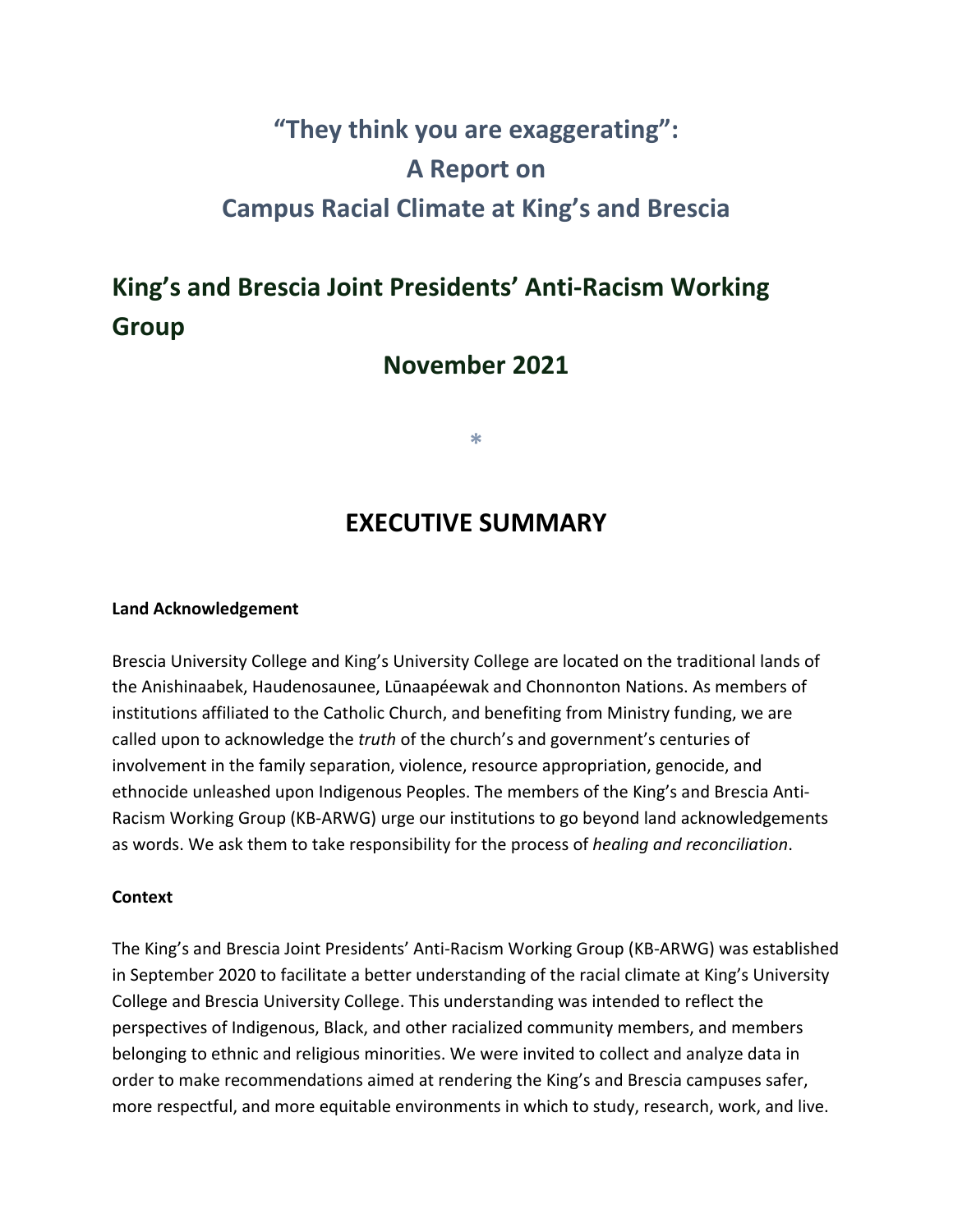#### **Data collection and framework for analysis**

Work on the KB-ARWG's report was divided into two parts. Part 1 of the project, the **Campus Racial Climate Assessment Survey**, gathered data and undertook a quantitative analysis to address the following questions about King's and Brescia:

- what kinds of racism have campus community members experienced/witnessed?
- what are the perceptions of campus racial climate among community members?

• what ideas for concrete anti-racist actions have traction with the campus communities? Part 1 resulted in the current report.

Part 2 of the project, **KB-ARWG Interviews**, will take its cue from Critical Race theorists and Indigenous scholars, privileging and amplifying the narratives shared by Black, Indigenous, racialized, and minoritized students and employees. Findings from the one-on-one interviews will extend and add qualitative depth to the recommendations. This part of the project will be completed and submitted in 2022.

#### **Findings**

*Yes, racism is an issue***:** The majority of survey respondents perceived racism as an issue at King's and Brescia. At King's, faculty and students were most aware of racism as an issue, and senior administrators and professional officers were the least convinced that it is so. At Brescia, administrators and staff were slightly more aware of racism as an issue than faculty and students. Many of the most eloquent and heartfelt responses to the open-ended questions- responses that testified to racism—were from students at both institutions.

*"I've only had one black professor in my entire four years here." –Survey respondent (student)*

*Lack of diversity:* The higher in the campus power structures we go, the less racial diversity there is. While there is greater diversity among students, there is much less diversity among staff, professional officers, and faculty. The majority of faculty either disagree that diversity is valued in recruitment, hiring, and retention of instructors, or feel they do not know if it is important to their institution. At King's, 40% of student respondents report they are *not* taught by faculty of colour, while at Brescia, 73% of students state that they are *not* taught by faculty of colour. Senior leadership is almost exclusively white.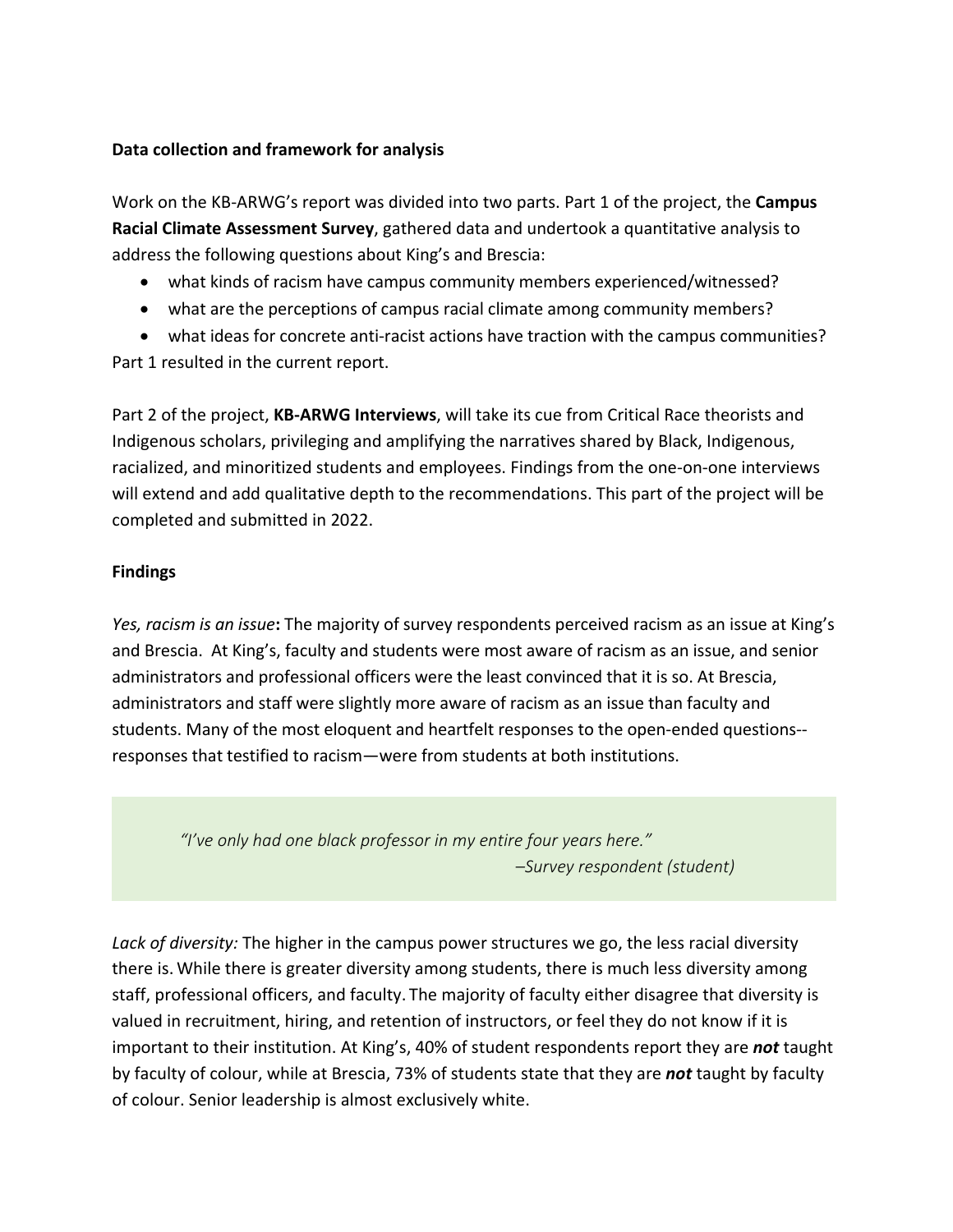*Expressions of racism:* Participants experienced or witnessed various manifestations of racism perpetrated by members of the community, on campus or virtually. Acts of covert racism such as jokes, slurs, microaggressions, intellectual put-downs, and so on, were more frequently witnessed or experienced than instances of overt racism such as physical assault or unwarranted interventions by campus police.[1](#page-2-0) Most participants encountered racial hostility occasionally rather than frequently, but the overwhelming majority of those who reported frequent occurrences of racism were racialized.

*Lack of inclusivity*: A specific systemic expression of racism is that curricula and pedagogies in many disciplines are somewhat monocultural, white-centred, and white-affirming; non-white cultures and knowledge systems are treated as inferior or are excluded from the frame.<sup>[2](#page-2-1)</sup> Black, Indigenous, and racialized persons, communities, histories, and concerns are underrepresented or misrepresented in many disciplines. Across the occupational groups surveyed (students, staff, faculty, and administrators), a significant percentage of racialized members report feeling excluded or dissatisfied with their institutional environment.

*Denial of racism:* While the majority of respondents agreed that racism is an issue at King's and Brescia, around a fifth of the respondents were unsure if this is so. Roughly another fifth felt that it is not an issue, and that racial grievance has no basis. Lack of awareness of racism often means that "[t]hose who name the problem [i.e., racialized people] can be seen as being the problem" (Smith, 2021).

*Reporting and discussion of racism:* Fewer than a third of the participants in each role (students, faculty, staff, administrators) felt there were safe institutional channels to report racism and seek redress. A significant percentage of the participants were unsure if such channels existed, with students feeling the least secure at King's, and staff reporting the greatest uncertainty at Brescia. Lack of discussion of racism also means that some of the positive actions and changes respondents knew of were not shared widely.

<span id="page-2-0"></span><sup>1</sup> **Microaggressions**: Verbal or behavioral indignities, whether intentional or unintentional, that express implicit derogatory or negative ideas and insults toward people with marginalized identities.

<span id="page-2-1"></span><sup>2</sup> **Pedagogy**: The method and practice of teaching, especially as an academic subject/theoretical concept.

**Monocultural**: Ethnocentric, privileging a single culture. In Canada, this tends to be a culture of whiteness.